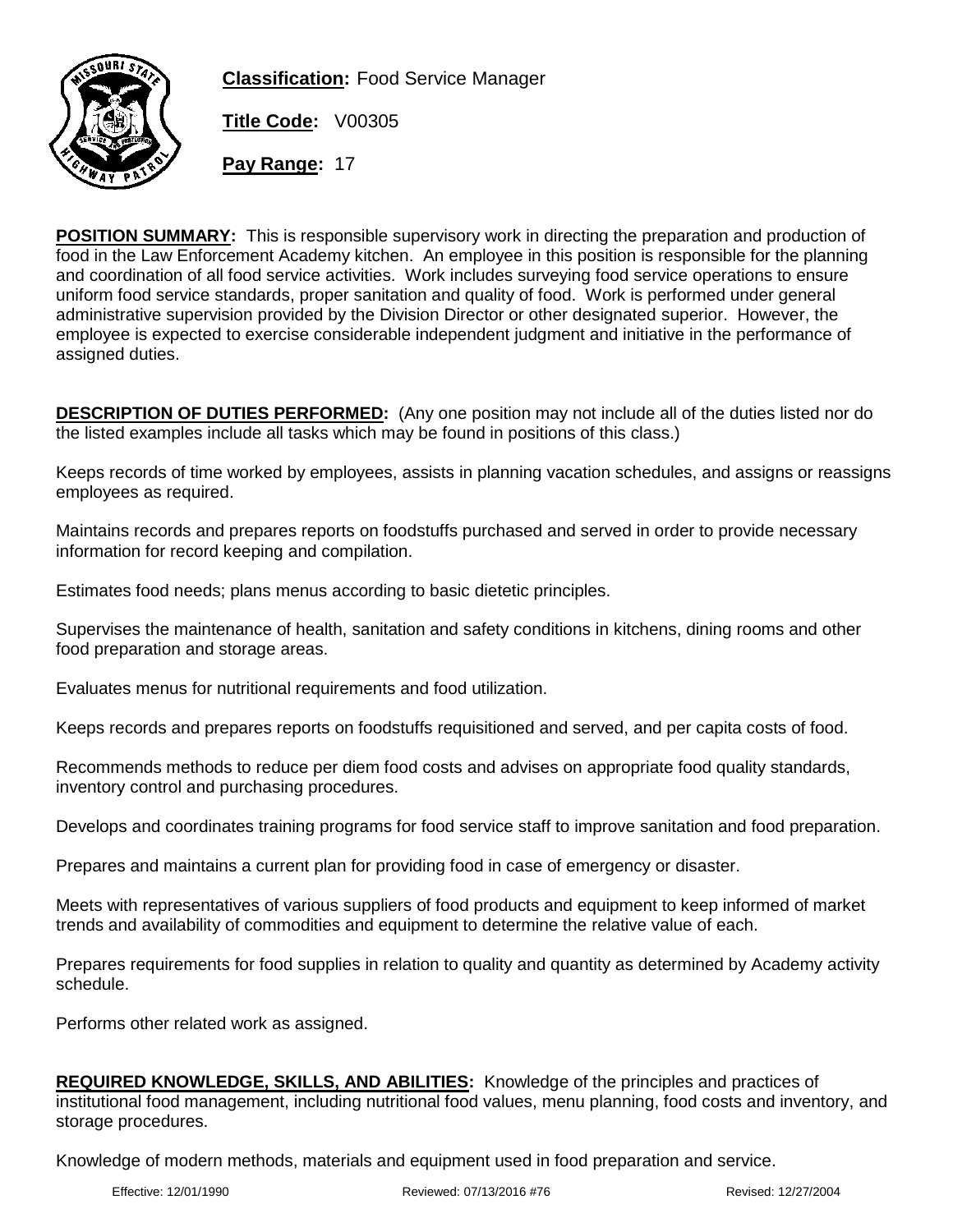Knowledge of the principles and practices of institutional food management, including food value costs.

Ability to plan menus for a large-scale food production and to direct quantity cooking with economy and efficiency.

Ability to plan, assign and supervise the work of a moderate size staff of cooks and food service helpers.

Ability to exercise judgment and discretion.

Ability to work independently.

Ability to operate basic office equipment as detailed in the description of duties.

Ability to handle restricted and confidential information in a professional manner and maintain the information as such.

Ability to communicate in English clearly and concisely, both orally and in writing.

Ability to establish and maintain harmonious working relations with others.

Ability to work with material that may be of a sexual nature relating to criminal activity (e.g., written material, photographs, and/or verbal language, etc.).

Ability to work hours as assigned.

**MINIMUM EXPERIENCE AND EDUCATION REQUIRED:** (The following represents the minimum qualifications used to accept applicants, provided that equivalent substitution will be permitted in case of deficiencies in either experience or education.)

One year experience as a Cook Supervisor with the Missouri State Highway Patrol.

## OR

Six years experience in large-scale food preparation and service, of which three years must have been in a supervisory or management capacity involving menu planning, estimation of food requirements, requisition of supplies, and supervision of food preparation and service; possession of a high school diploma or equivalent.

## OR

Two years of supervisory or management experience in a large-scale food preparation and service, involving menu planning, estimation of food requirements, requisition of supplies, and supervision of food preparation and service; and graduation from an accredited four-year college or university with specialization in dietetics, nutrition, foods and nutrition or food service management.

**NECESSARY SPECIAL REQUIREMENTS:** Successful completion of the Patrol's Supervision School and other management related courses within 12 months of appointment or as soon as scheduling will allow.

**FLSA STATUS:** Non-Exempt